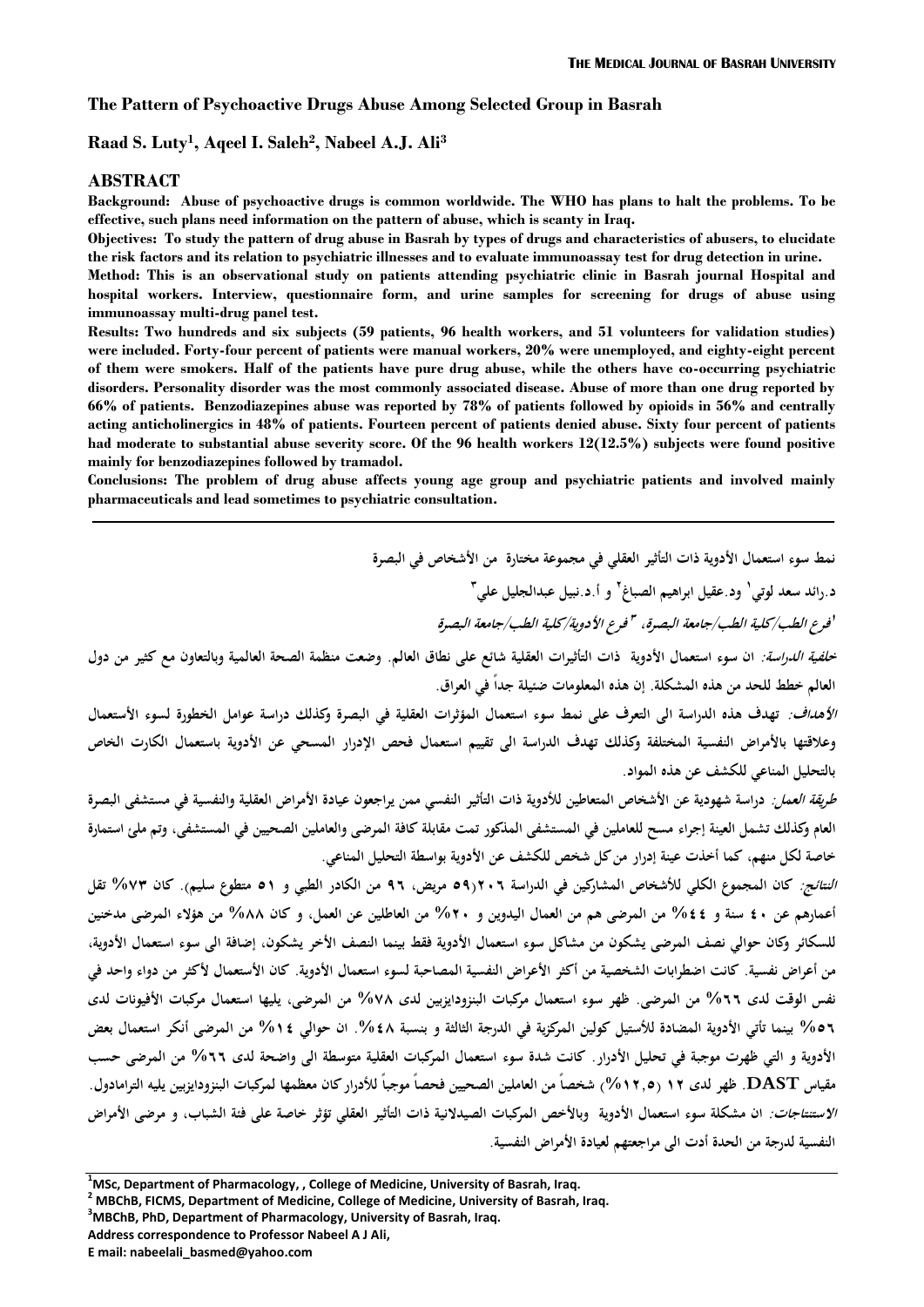## **INTRODUCTION**

rug abuse is a common worldwide problem affecting mainly the young age group, as it was estimated that The Technology abuse is a common worldwide group<br>problem affecting mainly the young invest<br>during 2010 between 3% to 7% of the world evalua population aged 15 to 64 abuse at least one substance during the previous year.<sup>[1]</sup> The problem is affecting both the developed and the developing countries. In many industrialized countries, as the United States of America, Canada and the European Union the abuse of one substance or another ranged from 2% to 20  $% [2,3]$  The Middle East Countries also affected, as it's a transit area for the world illicit drugs, with many countries experiencing rapid social changes and economic constrains having many conflicts which is sometimes violent.<sup>[2-4]</sup> Many countries have high rate of dependence on many hard drugs as heroin and opium, in addition to other substances as cannabis and khat.<sup>[2,5,6]</sup> In Iraq, substance abuse have raised following 2003 war, which was driven by many factors, as violence, economic strain, social and religious conflicts.[7] According to Iraqi Mental Health Survey, carried out by the Iraqi Ministry of Health in collaboration with the World Health Organization on the prevalence of mental disorders, substance used disorders were the fourth most common among various psychiatric disorders and the second most serious after bipolar. Substance abuse among other effects, psychiatric has many health problems as the increase incidence of infection among abusers as hepatitis and AIDS. <sup>[8]</sup> It also affects the central nervous system leading to many problems as seizures precipitated by intoxication or occurring during drug withdrawal, movement disorders, stroke and peripheral neuropathy.<sup>[9]</sup> d Cardiac ischemia with infarction and dysrrhythmias can also occur.<sup>[8,9]</sup> Carcinogenic which effect was also reported.<sup>[10]</sup> Accident, trauma, D and injuries are all common among drug abusers as well as the overdose occurring intentionally or as accident during drug intake.<sup>[11]</sup> Any attempt to prevent or control drug abuse problem in a society, should aim first to explore the extent of the problem in the population and the factors that contribute to such a problem. As data on substance abuse is lacking and consist mainly of clinical observations and individual reports. The aim of the present work is to study the pattern of substance abuse among

outpatients in a psychiatric clinic and a selected group of individuals in Basrah city, and to investigate the risk factors for drug abuse and its relation to various psychiatric illnesses. Also to evaluate the use of immunoassay panel cards in the screening for the detection of drugs of abuse in urine and compare this to the role of questionnaire forms in substance abuse detection.

## **PATIENTS MATERIALS AND METHODS**

The study was ethically approved by the Ethical Committee of the College of Medicine, Basrah University. Informed verbal consents were obtained from all patients and medical staff before the study. The study was conducted in the period between January, 2012 and July 2012. The study was conducted on two populations:

*I. Patients:* fifty nine patients with substance use disorders attended the psychiatric unit of Basrah General Hospital for drug abuse related problems. Patients included were either asking for drug supply or demand treatment of their dependence. The patients were divided into different groups according to the type of drug they abuse and according to the co-occurring psychiatric disorders. All patients with substance use disorders including patients with disorders and co-occurring substance use disorders were included in this study. There patients were diagnosed by a consultant psychiatrist. All patients attending the clinic during the study period were included. Urine samples were collected for drugs screening by immunoassay test. The degree of dependence was also evaluated for each patient by using Drug Abuse Screening Test (DAST) which is based on the fourth edition of the Diagnostic and Statistical Manual of Mental Disorders (DSM-IV).<sup>[12]</sup> issued by the American Psychiatric Association. DAST consists of 20 questions (DAST–20) and can be given in either a self-report or in a structured interview format; in our study, we performed the test by the structured interview and translation of questions to Arabic language. Patients characteristics were recorded according to a special questionnaire form which includes socio-demographical data for each patient such as age, gender, marital occupation and address. The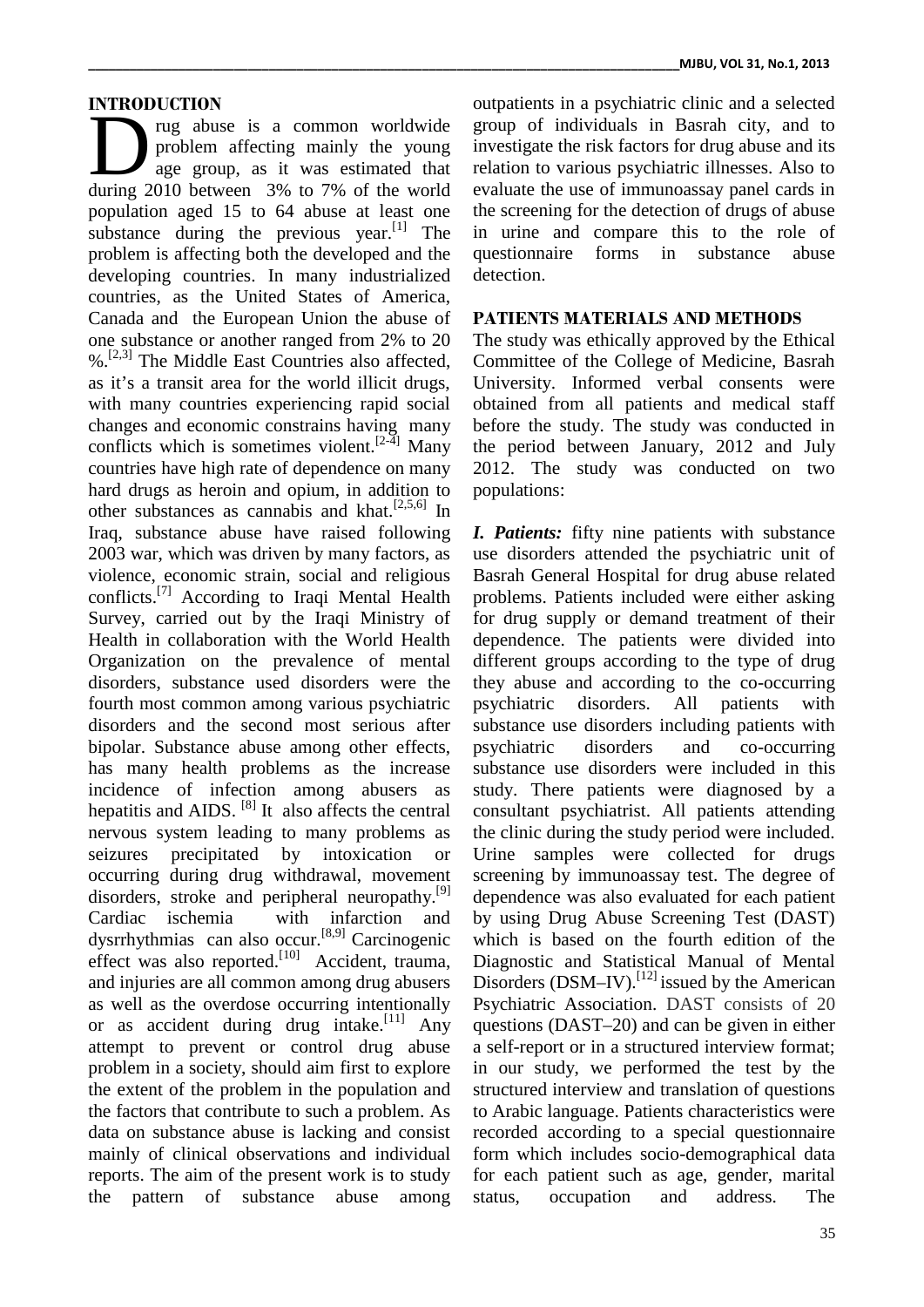questionnaire form also includes the overall medical state of the drug abuser and any associated organic or psychiatric illness. Smoking and alcohol use were also included. Regarding drug abused by the patients, complete information were collected from each patient and this include; type of drug, dosage form, dose, starting date, escalation pattern and the source of obtaining these drugs. Urine samples were collected from each patient for screening of drugs of abuse.

*II. Medical staff:* a randomly selected sample of the staff of Basrah General Hospital which is a general hospital with all major specialties were included in this study as a risk group for drug abuse. Physicians, medical assistants, nurses and service workers from different departments were included. For each participanti, Information such as age, gender, social status, drug history and medical history were recorded by a special questionnaire form, and urine samples were collected to be screened for drugs by immunoassay urine test. Immunoassay multi–drugs panel test of two types were used, the 5- drug panel test (Cortez Diagnostics) USA, which can detect Barbiturates, Benzodiazepines, Opiates, Tetrahydro cannabinol and Tramadol**)** and the 10– drug panel test (Acon) USA, which detect Cocaine, Amphetamine, Methamphetamine, Tetrahydro cannabinol, Methadone, Morphine, Phencyclidine, Barbiturates, Benzodiazepines and Tricyclic antidepressants), used of either type was guided by patient history and the researcher suspicion.

Statistical significance has been tested using analysis of variance (ANOVA), using Statistical package for social science (SPSS) version 14. Differences between groups have been tested using t-test. P< 0.5 is considered significant.

# **RESULTS**

Fifty nine patients were included in the study (58 male and 1 female); their characteristics are shown in (Table-1).

They were from different age groups, 66% of groups; partition are in the age group of 20, 40 years and disorders. them are in the age group of 20–40 years and 57.7% of them are illiterate or have a primary school education. Most of them had lowincome, 64% of them were manual workers or

unemployed in addition to other occupations such as policemen (11.9%) (Table-2).

|  | Table 1. Characteristics of drug abusers |  |  |
|--|------------------------------------------|--|--|
|--|------------------------------------------|--|--|

| <b>Characteristics of patients</b> | No. of patients $(\% )$ |  |  |
|------------------------------------|-------------------------|--|--|
| Age groups (years)                 |                         |  |  |
| < 20                               | 4(6.8)                  |  |  |
| 20-29                              | 21(35.6)                |  |  |
| 30-39                              | 18 (30.5)               |  |  |
| 40-49                              | 8(13.5)                 |  |  |
| 50-59                              | 5(8.5)                  |  |  |
| 60-70                              | 3(5.1)                  |  |  |
| <b>Education</b>                   |                         |  |  |
| Illiterate                         | 22(37.3)                |  |  |
| Primary school                     | 12 (20.4)               |  |  |
| Secondary school                   | 6(10.1)                 |  |  |
| College                            | 19 (32.2)               |  |  |
| <b>Marital status</b>              |                         |  |  |
| Married                            | 34(57.6)                |  |  |
| Single                             | 22(37.3)                |  |  |
| Divorce                            | 2(3.4)                  |  |  |
| Widow                              | 1(1.7%)                 |  |  |
| <b>Smoking</b>                     |                         |  |  |
| <b>Smokers</b>                     | 52(88.1)                |  |  |
| Non-smokers                        | 7(11.9)                 |  |  |
| Alcohol drinking                   |                         |  |  |
| Alcohol drinker                    | 15(25.4)                |  |  |
| Non-alcohol drinker                | 44 (74.6)               |  |  |

*Table 2. Patient occupations*

| Occupation       | No. of patients $(\% )$ |
|------------------|-------------------------|
| Unemployed       | 12(20.3)                |
| Manual workers   | 26(44)                  |
| Policemen        | 7 (11.9)                |
| <b>Students</b>  | 4(6.7)                  |
| Health workers   | 2(3.4)                  |
| Teachers         | 1(1.9)                  |
| Drivers          | 3 (5)                   |
| Electrician      | 2(3.4)                  |
| Clerical workers | 2(3.4)                  |
| Total            | 59                      |

They obtained drugs from different sources such as private pharmacies, street drug dealers, black market (31 patients, who obtained them through illicit channels), and from governmental hospitals. Some patients obtained the drugs from more than one source. The patients with substance use disorders were divided into two groups; patients who had pure substance use and, patients with psychiatric disorders and co–occurring substance use disorders. Twenty nine out of 59 patients (49.2%) had pure substance use disorders; about 50% of them are in the age group of 20-30 year old. They tend to use multiple drugs at the same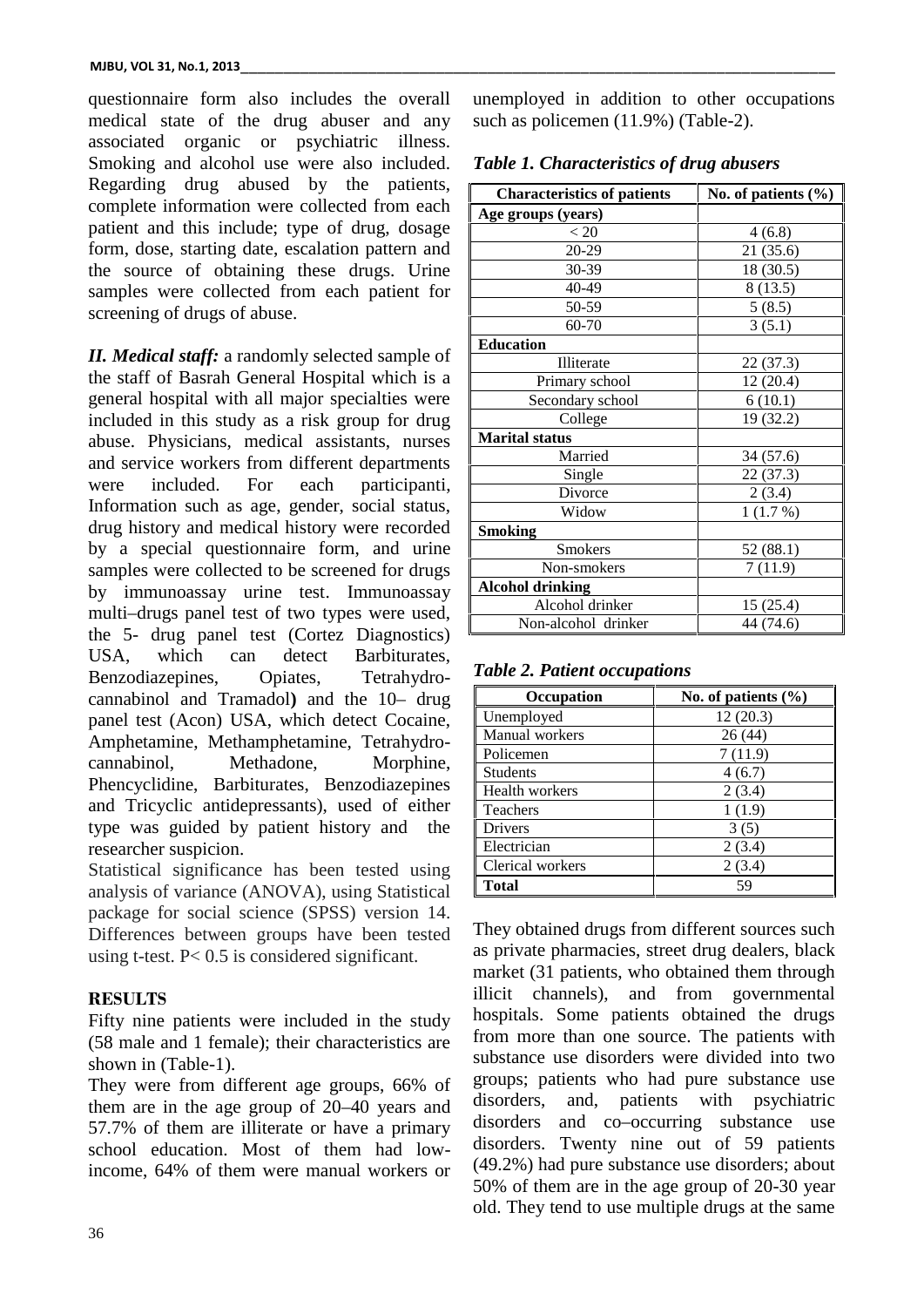time for recreational purpose in a manner of dose escalation. Patients in the second group are those with psychiatric disorder and co– occurring substance use disorders; their number is thirty out of 59 patients (50.8%). Nineteen (63.3%) out of these 30 patients are complaining from antisocial personality mood disorders in four patients, anxiety disorders in three patients and psychotic disorders in four patients as shown in (Table-3).

# *Table 3. Number of patients according to their psychiatric diagnosis*

| <b>Diagnosis</b>                                        | <b>Patient</b><br>numbers $(\% )$ |
|---------------------------------------------------------|-----------------------------------|
| Pure substance use disorders                            | 29(49.2)                          |
| Co-occurring psychiatric and<br>substance use disorders | 30(50.8)                          |
| antisocial Personality disorders                        | 19(63.3)                          |
| <b>Mood disorders</b>                                   | 4(13.3)                           |
| Major depression                                        | 3                                 |
| Bipolar I                                               | 1                                 |
| <b>Anxiety disorders</b>                                | 3(1)                              |
| Generalized anxiety disorder                            | 3                                 |
| <b>Psychotic disorders</b>                              | 4(13.3)                           |
| Schizophrenia                                           | 3                                 |
| Organic psychosis                                       | 1                                 |
| <b>Total</b>                                            | 59                                |

The poly-drug abuse seems to be the predominant pattern of abuse, and 66% of the patients abuse two drugs or more at the same time (Table-4). As regard to the duration of abuse, 47.5% of patients had duration of abuse of less than six years, 30% had duration of abuse between 6-10 years, and lower percent had duration of abuse between 11-20 years (17%), (Table-4).

|        | Table 4. The duration of abuse and number of |  |  |  |
|--------|----------------------------------------------|--|--|--|
| drugs. |                                              |  |  |  |

| <b>Duration of abuse (years)</b> | Number of patients $(\% )$ |
|----------------------------------|----------------------------|
| $1-5$                            | 28 (47.4%)                 |
| $6-10$                           | 18 (30.5%)                 |
| $11 - 15$                        | $9(15.3\%)$                |
| $16-20$                          | 1(1.7%)                    |
| Unknown                          | $3(5.1\%)$                 |
| Number of abused drugs           | Number of patients $(\% )$ |
| One drug                         | 20(33.9)                   |
| Two drugs                        | 18 (30.5)                  |
|                                  |                            |
| Three drugs                      | 21 (35.6)                  |

The most abused drugs were benzodiazepines, opiates and centrally-acting anticholinergics (Table-5). Forty-six out of the 89 patients (78%) abused benzodiazepines. The most frequently abused member of benzodiazebines group was diazepam (33 patients), and clonazepam (10 patients). The number of patients who abused opiates was 32 out of 59 patients (56%) and most abused opiates are the codeine preparations (18 patients) or tramadol (11 patients). Twenty-eight patients abused centrally-acting anticholinergic drugs, among which benzhexol was the most frequently abused anticholinergic (27 patients).The number of patients who abused centrally-acting muscle relaxant was 14 out of 59 patients (23.7%). Patients had abused drugs in a manner of dose escalation, i.e. starting with low dose and increasing the dose by time, for drugs as benzodiazepines and opiates. Other drugs are taken nearly in fixed doses such as benzhexol. Oral route of intake seems to be the predominant route for almost all patients (93.2%). Injecting–drug use is not common. There were only four injecting-drug users (6.8%) who had attended the psychiatric clinic; of those two were health workers (medical assistants), one injecting tramadol, diazepam, and the second injecting pethidine intravenously in high doses and the other two abusers injecting tramadol. Not all patients admitted taking all the drugs they abuse correctly, nine out of 59 patients (15.3%) denied using certain drugs (Table-6).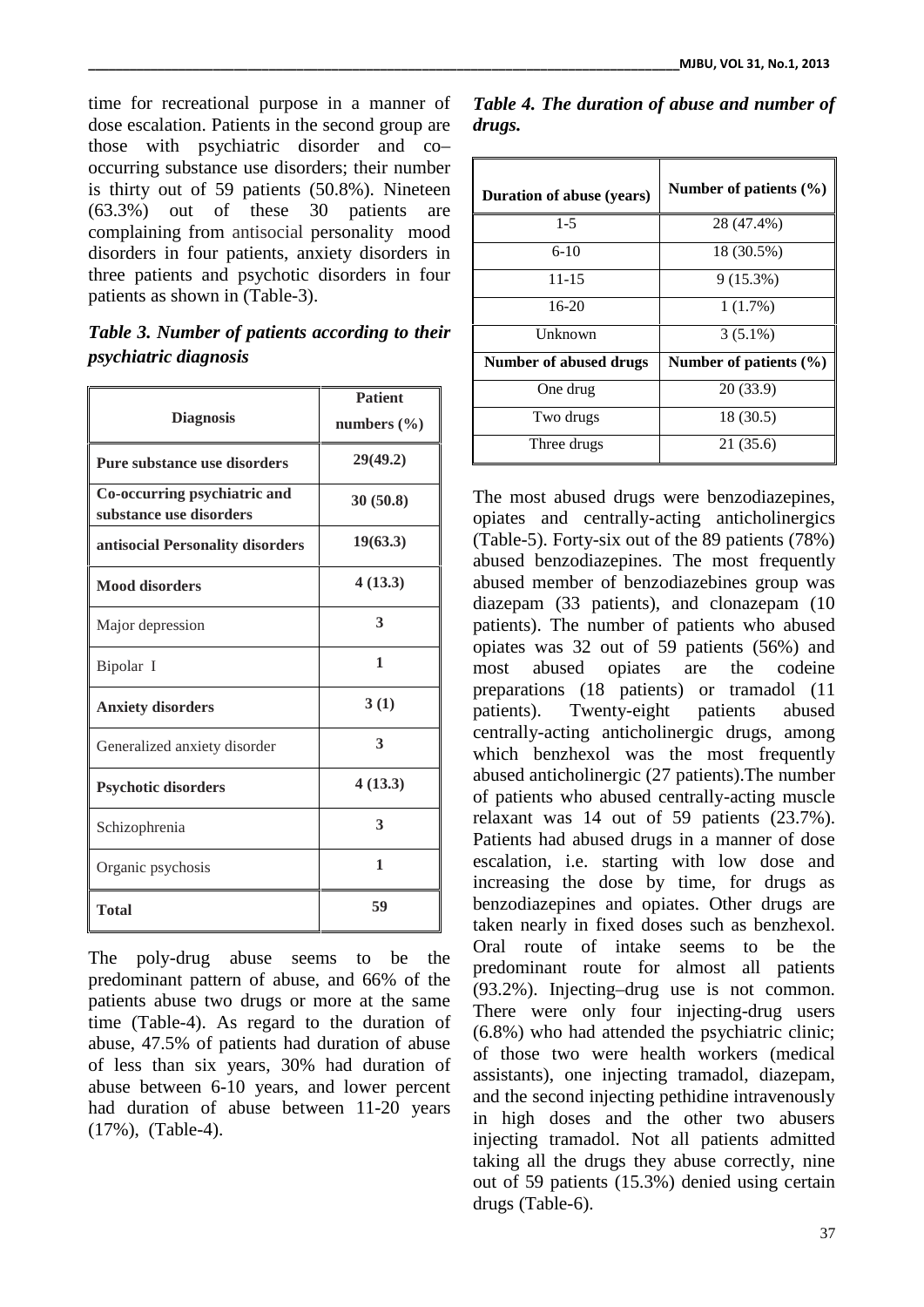|                                             | Co-occurring psychiatric and substance use disorders |                |                                           |                                 |                              |                                           |              |
|---------------------------------------------|------------------------------------------------------|----------------|-------------------------------------------|---------------------------------|------------------------------|-------------------------------------------|--------------|
| <b>Drug</b>                                 | <b>Antisocial</b><br><b>Personality</b><br>disorders | Schizophrenia  | <b>Generalized</b><br>anxiety<br>disorder | Major<br>depression<br>disorder | <b>Bipolar I</b><br>disorder | <b>Pure</b><br>substance use<br>disorders | <b>Total</b> |
| <b>Centrally-acting</b><br>anticholinergics | 11                                                   | 3              | $\mathbf{1}$                              |                                 | $\mathbf{1}$                 | 12                                        | 24           |
| Benzhexol tablet                            | 11                                                   | $\overline{3}$ | $\mathbf{1}$                              |                                 | $\mathbf{1}$                 | 11                                        |              |
| Procyclidine tablet                         |                                                      |                |                                           |                                 |                              | $\mathbf{1}$                              |              |
| <b>Benzodiazepines</b>                      | 15                                                   | 2              | 3                                         | 3                               |                              | 23                                        | 46           |
| Diazepam tablet                             | 10                                                   | $\overline{2}$ | $\overline{2}$                            | $\overline{c}$                  |                              | 17                                        | 33           |
| Diazepam injecion                           | $\mathbf{1}$                                         |                |                                           |                                 |                              |                                           |              |
| Clonazepam tablet                           | $\overline{4}$                                       |                | $\mathbf{1}$                              | $\mathbf{1}$                    |                              | $\overline{4}$                            |              |
| Lorazepam tablet                            |                                                      |                |                                           |                                 |                              | $\mathbf{1}$                              |              |
| Chlordiazepoxide tablet                     |                                                      |                |                                           |                                 |                              | $\mathbf{1}$                              |              |
| <b>Opiates</b>                              | 12                                                   | $\mathbf{1}$   |                                           | $\mathbf{1}$                    |                              | $\overline{18}$                           | 32           |
| Tramadol tablet                             | $\overline{c}$                                       | $\mathbf{1}$   |                                           |                                 |                              | $\,8\,$                                   | 11           |
| <b>Tramadol</b> injection                   | $\,1$                                                |                |                                           |                                 |                              | $\mathbf{2}$                              | 18           |
| <b>Codeine Preparations</b>                 | 9                                                    |                |                                           | $\mathbf{1}$                    |                              | 8                                         | 14           |
| <b>Centrally-acting</b><br>muscle relaxant  | $\overline{4}$                                       |                |                                           | $\mathbf{1}$                    |                              | 9                                         |              |
| Somadril tablet                             | $\overline{4}$                                       |                |                                           | $\mathbf{1}$                    |                              | $\overline{8}$                            |              |
| Baclofen tablet                             |                                                      |                |                                           |                                 |                              | $\mathbf{1}$                              |              |
| <b>Other</b>                                | $\overline{4}$                                       |                | $\mathbf{1}$                              |                                 |                              | 3                                         |              |
| Diphenhydramine<br>tablet                   | $\overline{c}$                                       |                |                                           |                                 |                              | $\mathbf{1}$                              |              |
| Imipramine tablet                           | $\overline{c}$                                       |                |                                           |                                 |                              |                                           |              |
| Opium                                       |                                                      |                |                                           |                                 |                              | $\mathbf{1}$                              |              |
| Methamphetamine                             |                                                      |                |                                           |                                 |                              | $\mathbf{1}$                              |              |
| Carbamazepine tablet                        |                                                      |                | $\mathbf{1}$                              |                                 |                              |                                           |              |

# *Table 5. Number of patients according to the drug of abuse and psychiatric diagnosis*

*Table 6. Characteristics of patients who denied drug abuse*

| No. | <b>Diagnosis</b>                | <b>Patient age</b> | Denied drug           | <b>Post-urine test</b><br>admission | <b>Urine test</b>               |
|-----|---------------------------------|--------------------|-----------------------|-------------------------------------|---------------------------------|
| 1   | Antisocial personality disorder | 41                 | Codeine (Cough syrup) | Admit                               | Positive for opiates            |
| 2   | Antisocial personality disorder | 26                 | Codeine (Cough syrup) | Admit                               | Positive for opiates            |
| 3   | Major depression                | 33                 | Benzodiazepines       | Deny                                | Positive for<br>benzodiazepines |
| 4   | Antisocial personality disorder | 43                 | Opiate                | Deny                                | Positive for opiate             |
| 5   | Drug-related disorder           | 47                 | Opiate                | Deny                                | Positive for opiate             |
| 6   | Drug-related disorder           | 27                 | Methamphetamine       | Deny                                | Positive for<br>Methamphetamine |
| 7   | Drug-related disorder           | 23                 | tramadol              | Admit                               | Positive for tramadol           |
| 8   | Antisocial personality disorder | 30                 | Benzodiazepines       | Deny                                | Positive for<br>benzodiazepines |
| 9   | Drug-related disorder           | 25                 | diazepam              | Admit                               | Positive for<br>benzodiazepines |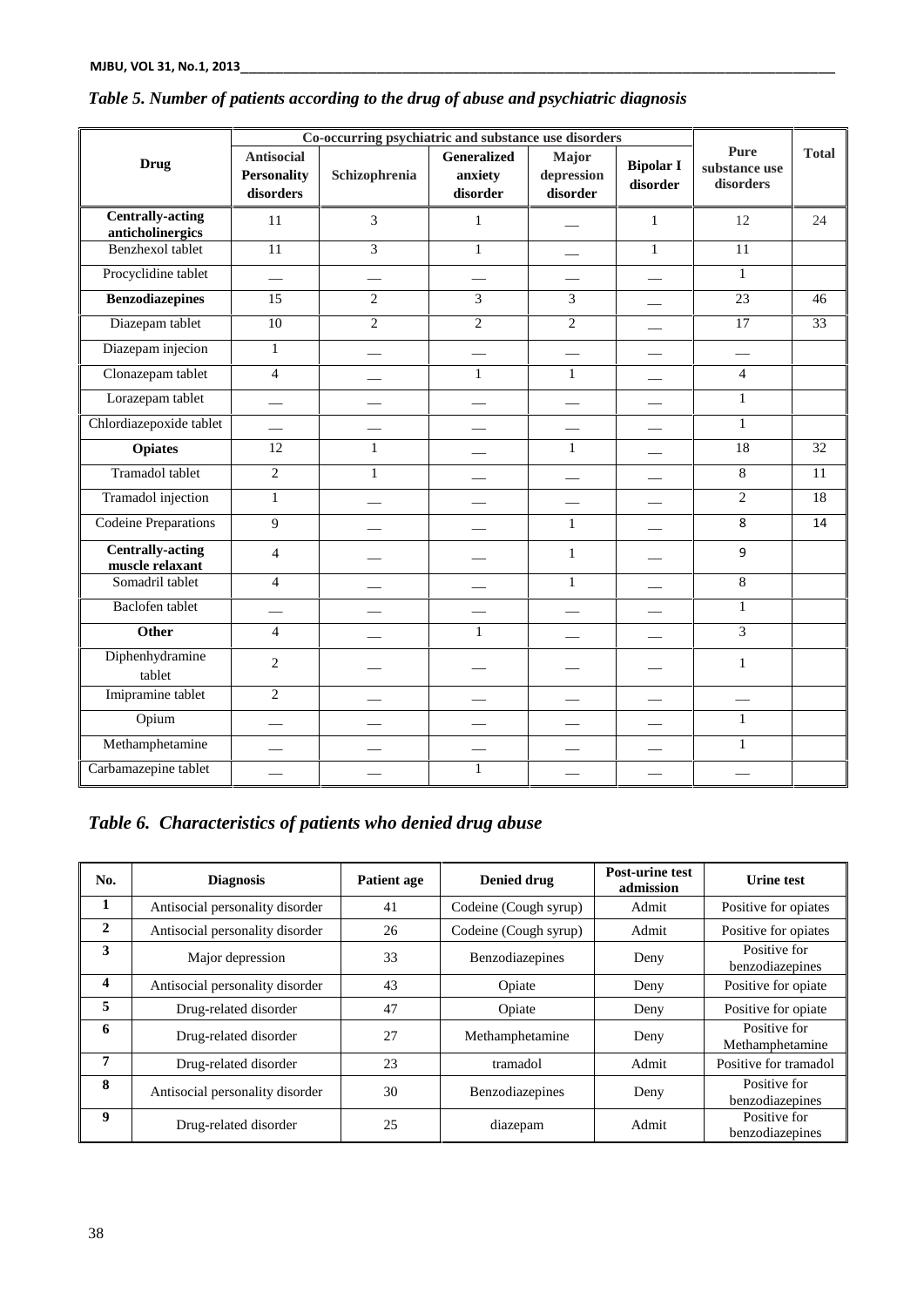Fifty two out of 59 patients had completed the DAST test. The values were high for patients abusing opiates and for multidrug abusers (Table-7).

| <b>DAST</b> level (Problems related to drug abuse) | Patient numbers (%) |
|----------------------------------------------------|---------------------|
| $0:$ no problem                                    | $\theta$            |
| $1-5$ : Low                                        | 9(15.2)             |
| 6-10: Moderate                                     | 21(35.6)            |
| 11-15: Substantial                                 | 16(28.8)            |
| 16-20: Severe                                      | 6(8.5)              |
| No score obtained                                  | 7(11.9)             |
| Total                                              | 59                  |

*Table 7. The number of patients according to the DAST Score level*

The total number of medical staff participated in the screening study was 96, of there were 12 subjects (7 males and 5 females) with a positive urine test (Table-8). Ten of the respondents, have positive benzodiazepine and two tramadol test.

*Table 8. Characteristics of medical staff with positive urine tests for drugs of abuse*

| No.                     | <b>Gender</b> | Age | <b>Profession</b>         | <b>Department</b>         | <b>Social</b><br>state | <b>Positive drug</b> |
|-------------------------|---------------|-----|---------------------------|---------------------------|------------------------|----------------------|
| $\mathbf{1}$            | Male          | 25  | Medical<br>assistant      | Internal medicine<br>ward | Married                | Tramadol             |
| $\boldsymbol{2}$        | Male          | 52  | Medical<br>assistant      | Surgery ward              | Married                | Benzodiazepine       |
| 3                       | Male          | 36  | <b>Nurse</b>              | Surgery ward              | Married                | Benzodiazepine       |
| $\overline{\mathbf{4}}$ | Female        | 42  | Anaesthetist<br>assistant | Surgical theater          | Married                | Benzodiazepine       |
| 5                       | Male          | 31  | Nurse                     | Cardiac care unit         | Married                | Benzodiazepine       |
| 6                       | Female        | 37  | Nurse                     | Pediatric ward            | Married                | Benzodiazepine       |
| 7                       | Female        | 28  | Anaesthetist<br>assistant | Surgical theater          | Married                | Benzodiazepine       |
| 8                       | Female        | 30  | <b>Nurse</b>              | Surgical theater          | Married                | Benzodiazepine       |
| 9                       | Female        | 35  | Anaesthetist<br>assistant | Surgical theater          | Married                | Benzodiazepine       |
| 10                      | Male          | 29  | Assistant<br>pharmacist   | Pharmacy<br>department    | Married                | Benzodiazepine       |
| 11                      | Male          | 38  | <b>Nurse</b>              | Emergency<br>department   | Married                | Tramadol             |
| 12                      | Male          | 33  | <b>Nurse</b>              | Emergency<br>department   | Married                | Benzodiazepine       |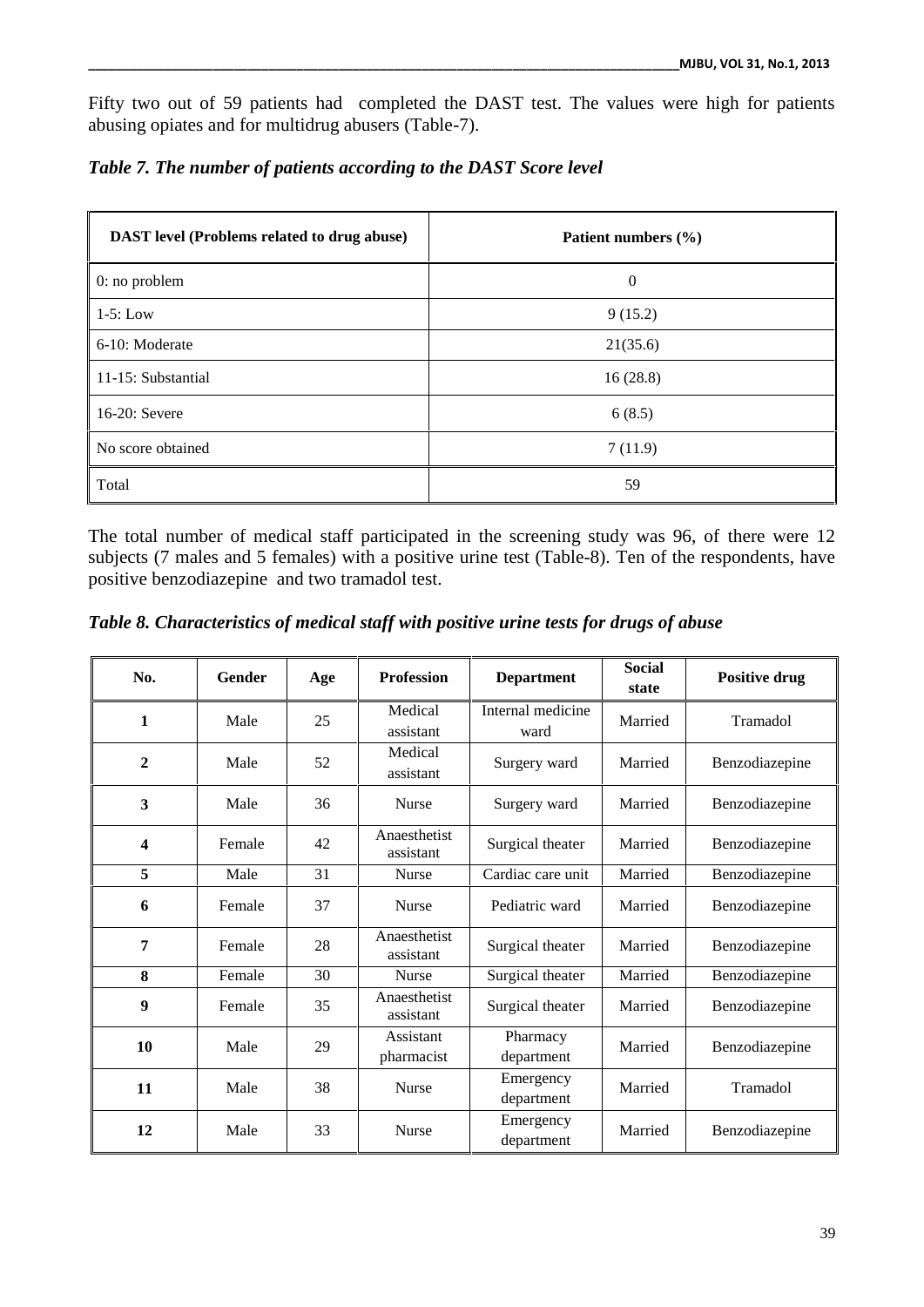### **DISCUSSION**

The problem of drug abuse is not uncommon in our society. Drug abuse in our patients occurring mainly in males, as we found only one female patient (1.7%). This is in agreement with other studies, as the abuse of drugs is considered as predominantly a male activity worldwide. $\left[13,14\right]$ <sup>r</sup> The majority of our patients (66%) are of young age group who are mainly between 20-40 years of age, which is similar to the finding of another study in Iraq.<sup>[15]</sup> The abuse of drugs occurs in young age groups in various societies and is declining with advancing age.  $[16]$  The young people may be under higher stress than the elderly people; they have more challenges in life, are emotionally liable and more ready to experiment with drugs or other substances that modify their feelings. Smoking is common among drug abuser (88%), although we do not have actual figures on the rate of smoking in our society. The association of smoking with drug abuse is common, as many studies had reported that the prevalence of smoking among drug addicts was found to be between 70-90% which probably reflects the stressful and unstable personalities of the drug abusers.<sup>[17]</sup> About one quarter of our patients are regular users of alcohol. This is lower than the incidence of alcohol abuse among people in other countries.[18] This is probably due to the recent social and religious limitation to alcohol abuse. Unemployed patients consist about 20% of our patients. Unemployment is considered a risk factor for drug abuse.<sup> $[19]$ </sup> The link between drug use and the individual employment situation runs in two directions, i.e. lack of employment is a factor that leads individuals to more serious drug taking, whereas more serious drug involvement works against more stable and/or better employment.  $[20,21]$  limited Pure drug abuse occurs in about 50% of patients consulting psychiatric clinic, while drug abuse complicating various psychiatric illnesses occurs in the remaining patients. Some psychiatric disorders are more likely to predispose to drug abuse. In this study, the antisocial personality disorder was the most common psychiatric illness associated with drug abuse (32%). Psychiatric patients tend to abuse either their prescribed drug or other drugs of abuse.<sup>[19,22]</sup> In the current study, two thirds of the patients are abusing two or more drugs simultaneously, and only one third using a single drug. Multiple drug abuse at the same

abusers.[23] This is probably related to the availability of drugs and the search for different or stronger effect or the tolerance to the effect of the previous drugs. There are different rationales for mixing different drugs during one consumption episode. Drugs, when taken together can have cumulative or complementary effects; therefore they may be mixed to increase the overall psychoactive experience. Offsetting the negative effects of a drug can be another reason to take an additional substance; for example, benzodiazepines to help the user sleep after taking stimulants.<sup>[24]</sup> The use of several substances by an individual over a longer period of time might reflect the replacement of one drug by another, due to changes in price, availability or legality.<sup>[25]</sup> Numerous reports indicate that the co-abuse of opioids and benzodiazepines (BZDs) is ubiquitous around the world. Opioid abusers are also using BZDs either therapeutically to self-medicate anxiety, or insomnia, or recreationally, as the use of BZDs for enhancing opioid intoxication or.<sup>[26]</sup> Benzodiazepines and opiates are the most commonly abused drugs in our patients followed by centrally acting anticholinergic drugs. This is in agreement with other study.<sup>[27]</sup> Benzodiazepines are taking the lead over the centrally acting anticholinergic drugs due to wide availability of these drugs and the recent limitation of clinical use of centrally-acting anticholinergic drugs imposed by the Iraqi Ministry of Health. Cultural, educational, and social factors can, to a certain extent, influence the pattern of drug abuse.<sup>[28]</sup> In our society, the limited knowledge on drugs and the on drugs and the unavailability of illicit drugs influence the pattern. An emerging drug of abuse is tramadol which is an opioid-like substance available in hospitals and private practice in oral and injectable preparations as an analgesic drug. It is expected that after the imposed limitations on the centrally acting anticholinergic drugs, its abuse will be increased. The use of illicit (i.e. natural or synthetic drugs that has no clinical uses) drugs in our patients was rare only one patient abused opium in combination with methamphetamine, with no patient reporting abuse of cannabis. The small number may not reflect the actual abuse of these substances by

time is a common practice among drug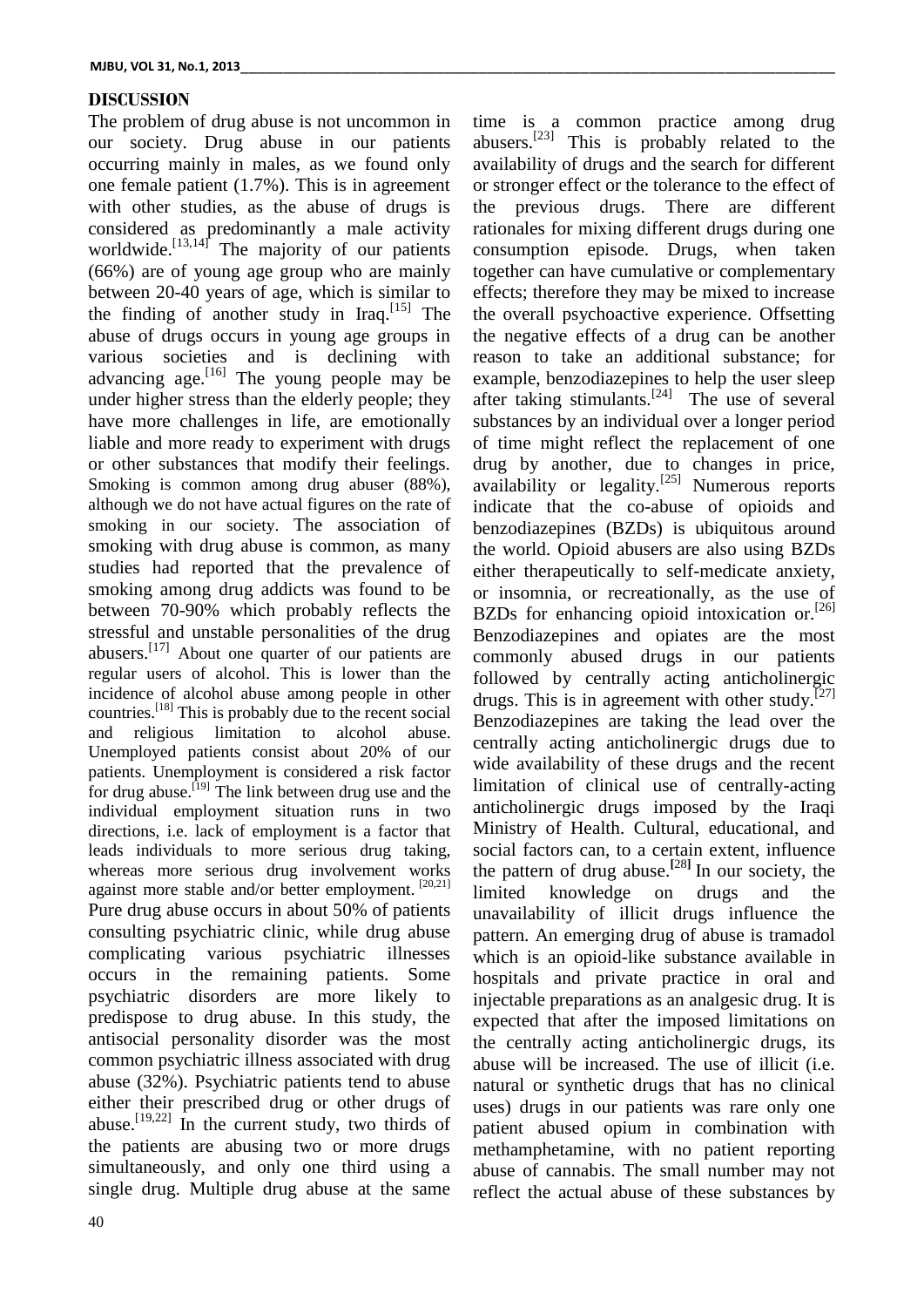our patients as those do not expect to find these drugs in the psychiatric clinic. The urine screening test was found to be useful in detecting patients with drug abuse especially those with multiple drug abuse and those who deny the drug abuse. Because of negative consequences, many substance users engage in outright denials and marked minimization regarding their drug use.<sup>[28]</sup> In this study,  $13.5\%$ of patients denied the abuse of drugs. Reasons for this denial differ for one patient to another.[29] This might be to avoid embarrassment or they don't want to disclose the drug dealers. The majority of the patients (64%) have a moderate to substantial level of DAST score with only 8.5% had severe level. This is expected in our patients as most of them abuse pharmaceutical preparations. The DAST tended to have moderate to high levels of, reliabilities. The DAST also tended to have moderate to high levels of validity, sensitivity, number and specificity. This test is easy to administer and have been used in a variety of populations.[30] Interpretation of the scores is most meaningful when considered in the context of the length of time the patient has been using drugs, the age, level of consumption, and other data collected during the assessment process.<sup>[31]</sup> tl The medical staff is considered as a risk group for drug abuse due to occupational exposure, stressful work, knowledge about drugs and easy access.<sup>[32]</sup> In the present study 12 (12.5%) from a total of 96 subjects used drugs for no obvious clinical indication. Of these subjects, ten were using benzodiazepines and only two using tramadol. Of the twelve positive, there were four medical staff working in the operating theater mainly in anesthesia. The anesthetists are considered at high risk for drug abuse.<sup>[33]</sup> Easy access to drugs, and stressful activities, excessive hours of work**.** In addition, anesthesiologists have almost free access to large quantities of highly addictive drugs, which makes it easier to divert particularly small quantities of these agents for personal use.<sup>[34]</sup> The exposure in the workplace sensitizes the reward pathways in the brain and promotes substance use. Sensitized neurons can be triggered by low doses of the drug which can be assumed to change the brain. Exposure could be either through aerosol particles in the air of surgical centers or through particles exhaled by

patients.[33,34] More than 40% of medical staff with positive urine test were females. This is in contrast to the patients where females form only a minority this is probably due to hesitation of the female subjects to seek medical advice related to drug abuse in Basrah. The limitations in the present study are the small number of patients interviewed due to great difficulties in obtaining cooperative patients among drug The screening of urine by immunoassay requires further confirmation by additional method as high performance liquid chromatography. The result of the present study doesn't reflect the actual incidence or prevalence of drug abuse in the community, which is not known. It is concluded that patients are mainly male, young age, abusing pharmaceutical preparations with benzodiazepines, opiates preparations and centrally acting anticholinergics taking the lead. A considerable of hospital staff abusing benzodiazepines and tramadol which is most common among the anesthesia and emergency staff. Immunoassay card test panel is a useful screening test for patients and in the community. We recommend epidemiological studies to detect the prevalence of drug abuse in the community. The application of urine drug screening test for drug of abuse as a requirement for employment and at regular interval afterword especially for risk groups as hospital workers, military and police personnel, and prisoners and for university students. Urine drug screening should also be implemented in hospital laboratories to help in the differential diagnosis of psychiatric patients or other emergency cases presented with abnormal behavior.

### **REFERENCES**

- **1. United Nations Office on Drugs and Crime (UNODC). World Drug Report 2012. www. UNODC.org.**
- **2. "Substance Use and Dependence". World Health Organization, Regional Office of Eastern Mediterranean. Technical Paper, EM/RC52/5, September, 2005.**
- **3. United Nations Office on Drugs and Crime (UNODC). World drug report 2010. www. UNODC.org.**
- **4. Al-Hasnawi SM. Substance use disorders in Iraq. Addiction 2005; 100: 1567–9.**
- **5. Amin-Esmaeili M, Rahimi-Movaghar A, Haghdoost A,and Mohraz M. Evidence of HIV epidemics among**